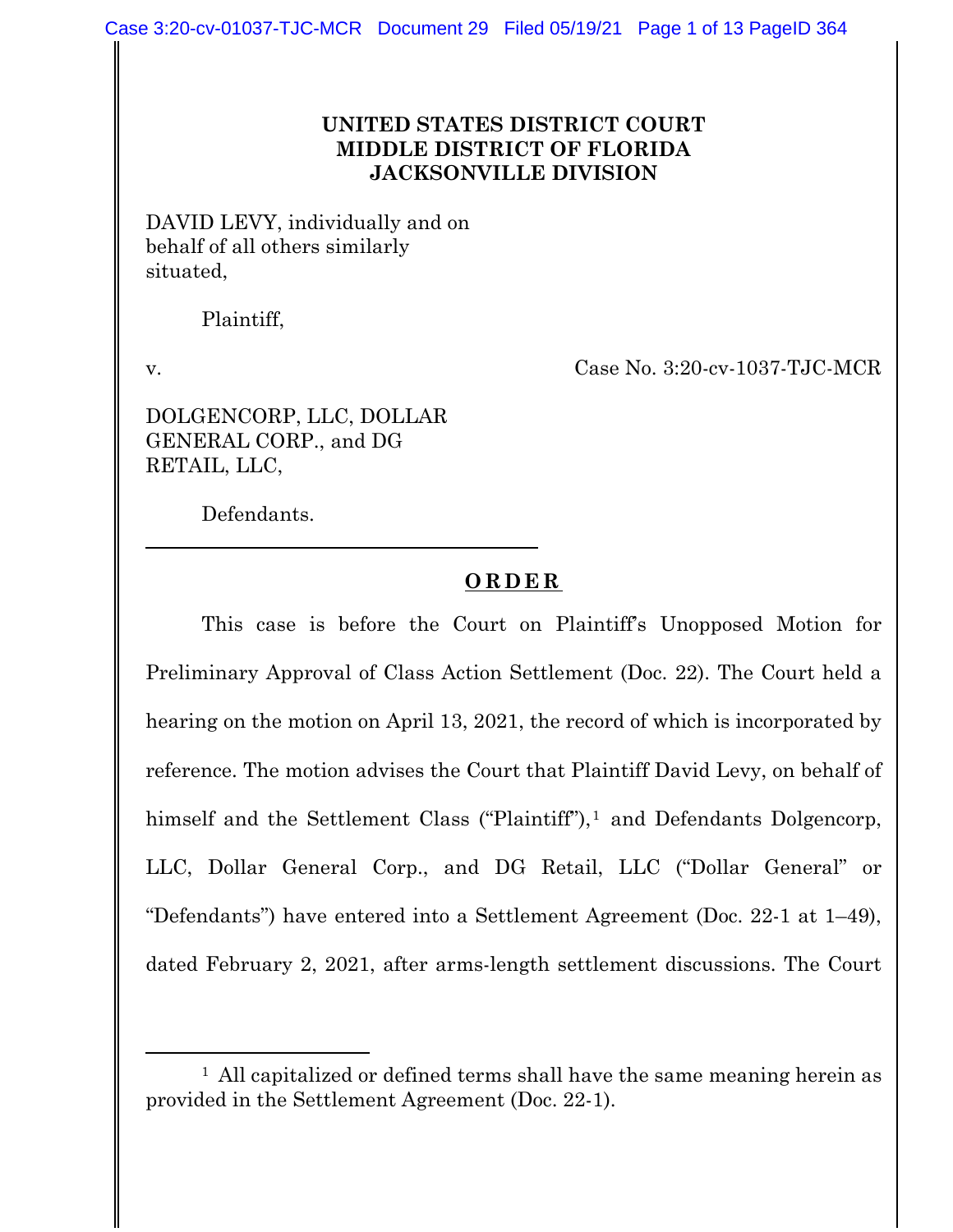has received and considered the Settlement Agreement, including the accompanying exhibits. (Docs. 22, 22-1, 22-2, 22-3). The parties seek preliminary approval of the settlement and dismissal with prejudice of this action upon the terms and conditions set forth in the Settlement Agreement.

Pursuant to Federal Rule of Civil Procedure 23(e)(1), the parties have provided the Court with sufficient evidence and information to enable the Court to determine that the Notice Plan (Doc. 22-1 at 57–62) should be effectuated. At this stage, under Rule  $23(e)(1)(B)$ , and based upon the information presented by the parties, it appears likely that the Court will be able to: (1) approve the proposed settlement as fair, adequate, and reasonable under Rule 23(e)(2); and (2) certify the class for purposes of judgment on the proposed settlement under Rules  $23(a)$  and (b).

The Court is satisfied that notice should be given to the class so that the Court may consider whether to give final approval to the settlement because it appears from the motion and matters of record that:

- A. The Settlement Class is so numerous that joinder of all members is impracticable;
- B. There are questions of law and fact common to the proposed settlement class;
- C. The individual claims of Plaintiff are typical of the claims of the settlement class;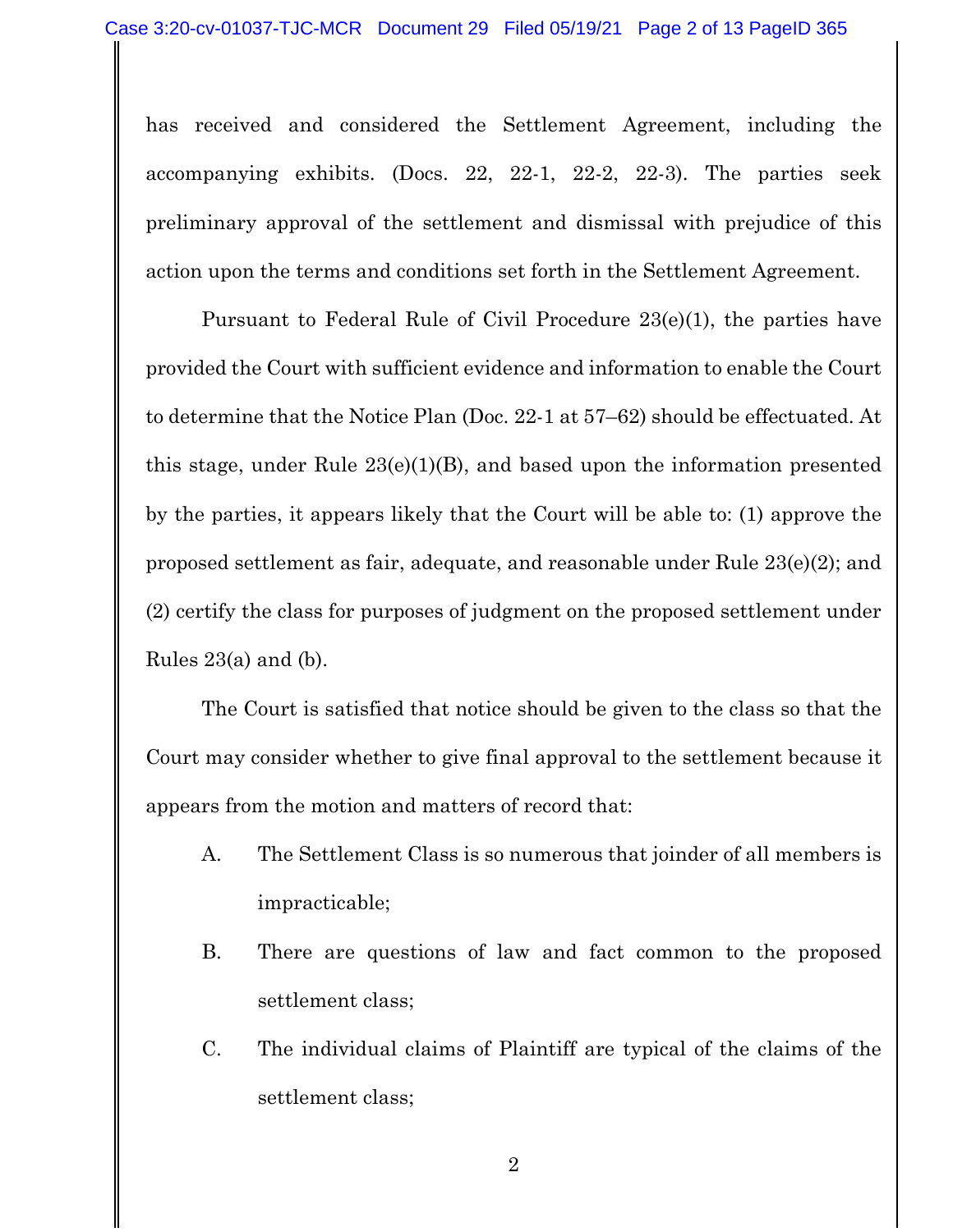- D. Plaintiff is an appropriate and adequate representative for the settlement class;
- E. The questions of law and fact common to the settlement class predominate over any questions affecting only individual members;
- F. A class action is superior to other methods for fairly and efficiently settling this controversy; and
- G. The named Plaintiff and Plaintiff's counsel also appear to be qualified to represent the putative class members.

Accordingly, it is hereby

## **ORDERED**:

1. Plaintiff's Unopposed Motion for Preliminary Approval of Class Action Settlement (Doc. 22) is **GRANTED** and the Notice Plan (Doc. 22-1 at 57–62), including all notices attached to the Settlement Agreement as exhibits, is **APPROVED**. The Court therefore preliminarily **APPROVES** the proposed settlement as set forth in the Settlement Agreement (Doc. 22-1 at 1–49).

2. Pursuant to Federal Rule of Civil Procedure 23, and for settlement

purposes only, the Court hereby certifies the following Class:

All individuals in the United States who purchased DG Health Infants' Acetaminophen, from September 15, 2016 to the date notice of the Class is first published, for personal or household use. Specifically excluded from the Class are (a) Defendants; (b) the officers, directors, or employees of Defendants and their immediate family members; (c) any entity in which Defendants have a controlling interest; (d) any affiliate, legal representative, heir, or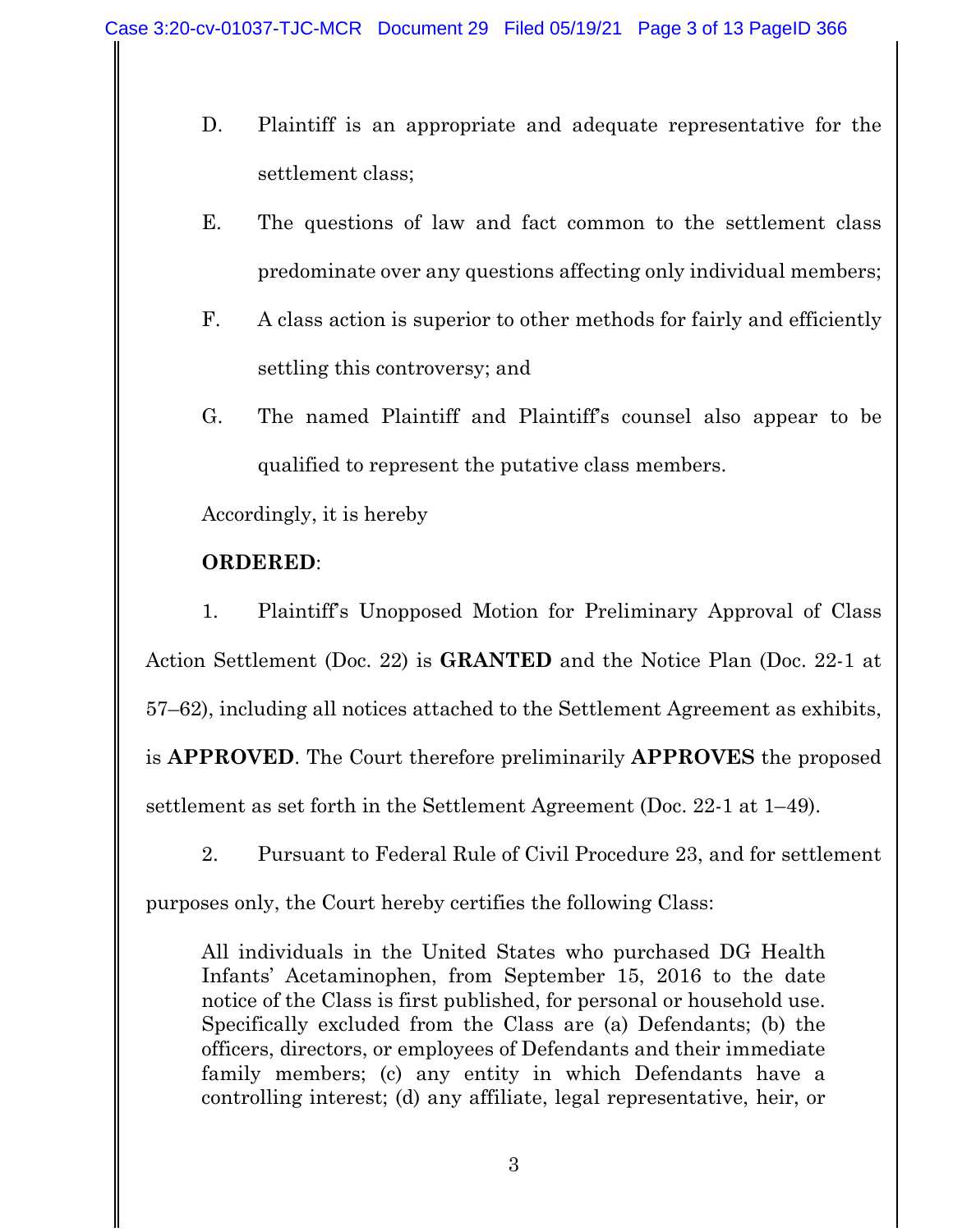assign of Defendants; (e) all federal court judges who have presided over this Action and their immediate family members; (f) all persons who submit a valid request for exclusion from the Class; and (g) those who purchased the DG Health Infants' Acetaminophen for the purpose of resale or for use in a business setting.

3. Pursuant to Federal Rule of Civil Procedure 23, the Court hereby appoints Plaintiff David Levy as the class representative.

4. Having considered the factors set forth in Federal Rule of Civil Procedure 23(g)(1), the Court hereby appoints the law firms of Pearson, Simon & Warshaw LLP; Shamis & Gentile, P.A.; Edelsberg Law, P.A.; and Dapeer Law, P.A. as Class Counsel.

5. Pursuant to Federal Rule of Civil Procedure 23(e), the Court will hold a Final Approval Hearing on **October 28, 2021 at 2:00 p.m.** in Courtroom 10D of the Bryan Simpson United States Courthouse, 300 North Hogan Street, Jacksonville, FL 32202,<sup>2</sup> before the Honorable Timothy J. Corrigan, for the following purposes:

> A. Finally determining whether the Class meets all applicable requirements of Federal Rule of Civil Procedure 23 and, thus, whether the Class should be certified for purposes of effectuating

<sup>2</sup> All persons entering the Courthouse must present photo identification to Court Security Officers. Although cell phones, laptop computers, and similar electronic devices are not generally allowed in the building, counsel are permitted to bring those items with them upon presentation to Court Security Officers of a Florida Bar card or Order of special admission pro hac vice.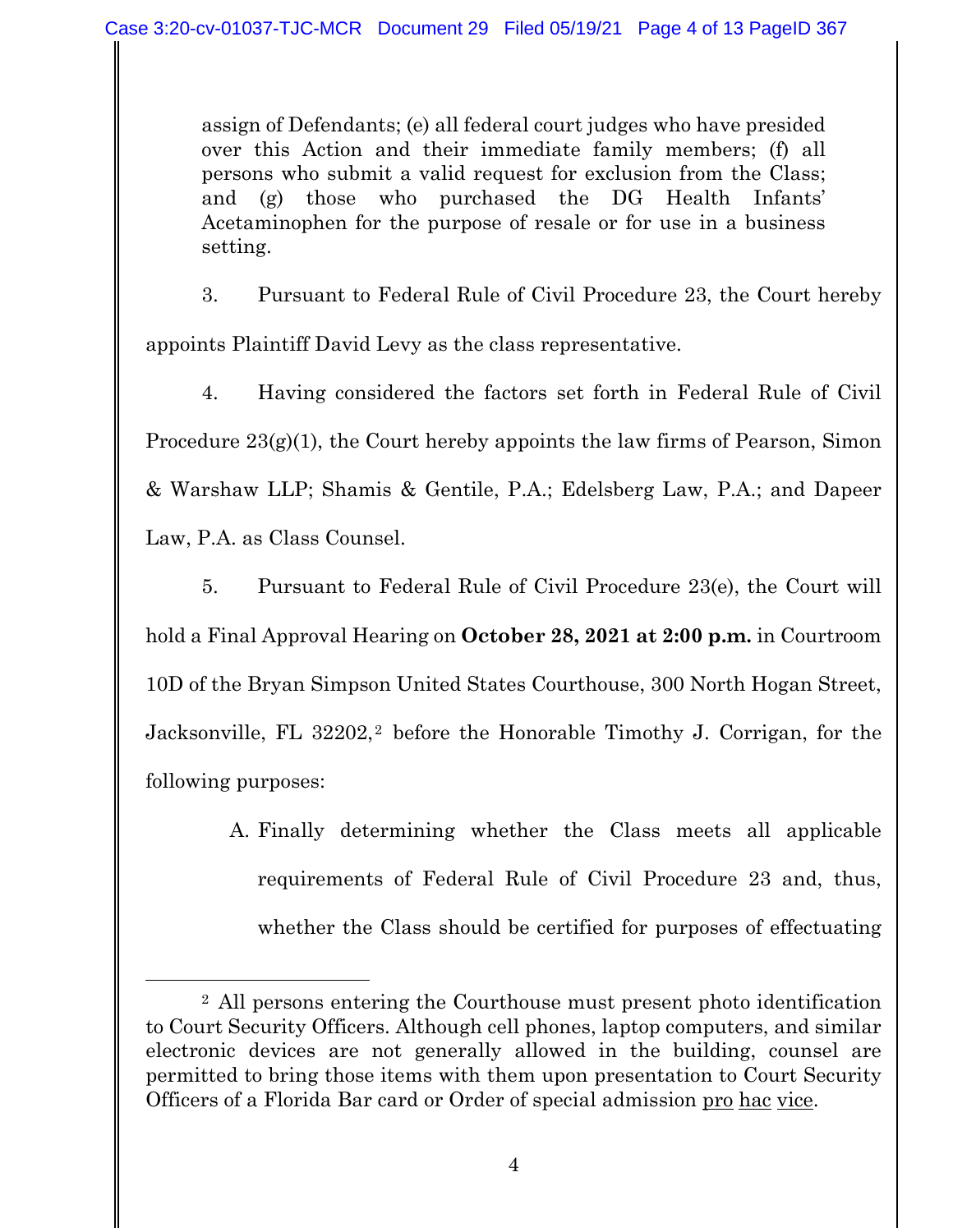the settlement;

- B. Determining whether the proposed settlement of the Action on the terms and conditions provided for in the Settlement Agreement is fair, reasonable, and adequate and should be approved by the Court;
- C. Considering the application of Class Counsel for an award of attorneys' fees and reimbursement of expenses, as provided for under the Settlement Agreement;
- D. Considering the applications of Plaintiff for a Class Representative Service Award, as provided for under the Settlement Agreement;<sup>3</sup>
- E. Considering whether the Court should enter a Final Settlement Order and Judgment;
- F. Considering whether the release of the Released Claims as set forth in the Settlement Agreement should be provided; and
- G. Ruling upon such other matters as the Court may deem just and appropriate.
- 6. The Court may reschedule or adjourn the Final Approval Hearing and later reconvene such hearing without further notice to Class Members.

<sup>3</sup> The parties should address the Eleventh Circuit's recent decision in Johnson v. NPAS Sols., LLC, 975 F.3d 1244 (11th. Cir. 2020) if they continue to seek approval of a Class Representative Service Award for Plaintiff. As it stands, unless Johnson is vacated, the Court is unlikely to grant such an award.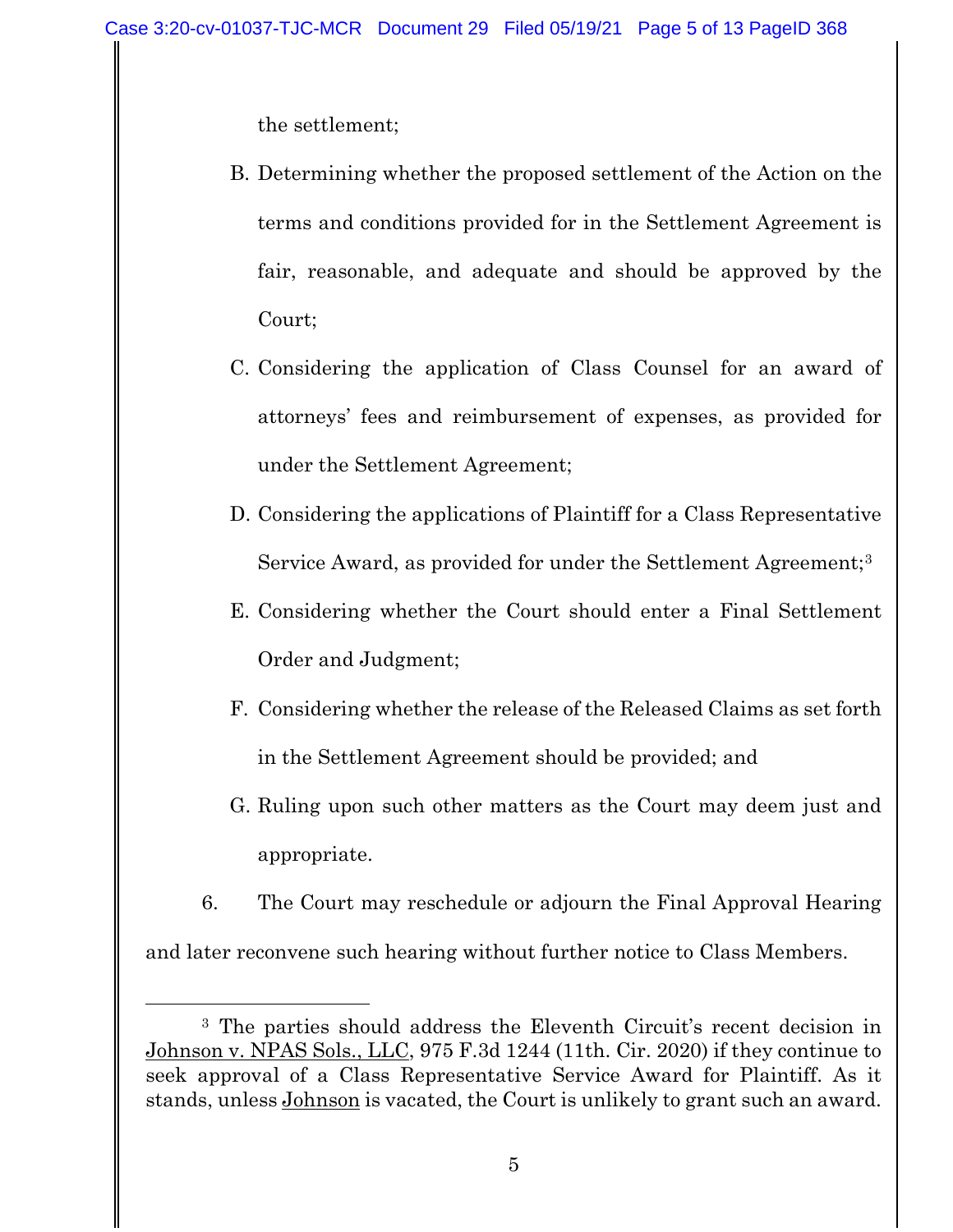7. The parties may further modify the Settlement Agreement prior to the Final Approval Hearing so long as such modifications do not materially change the terms of the settlement provided thereunder. The Court may approve the Settlement Agreement with such modifications as may be agreed to by the parties, if appropriate, without further notice to Class Members.

8. The Court finds that the distribution of Notice substantially in the manner and form set forth in the Settlement Agreement meets the requirements of Federal Rule of Civil Procedure 23 and due process, is the best notice practicable under the circumstances, and shall constitute due and sufficient notice to all persons entitled thereto. The Court approves, as to form and content, the proposed Publication Notice and Class Notice (collectively the "Notice"), which are Exhibits C and E, respectively, to the Settlement Agreement (Doc. 22-1 at 63–66, 74–84).

9. The Court approves the designation of JND Legal Administration to serve as the Court-appointed Claim Administrator for the settlement. The Claim Administrator shall cause the Publication Notice to be published, disseminate Class Notice, and supervise and carry out the notice procedure, the processing of claims, and other administrative functions, and shall respond to Class Member inquiries, as set forth in the Settlement Agreement and this Order under the direction and supervision of the Court.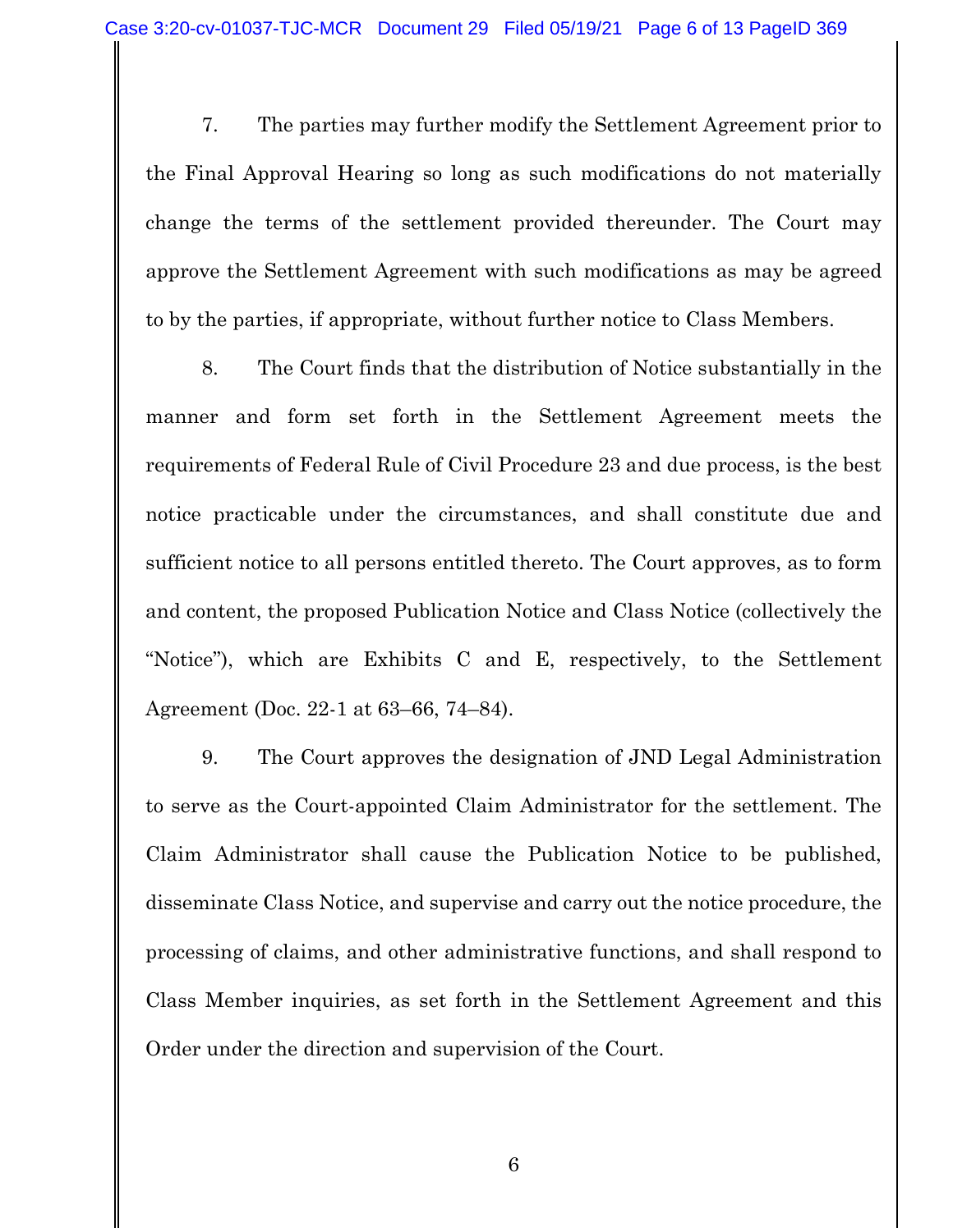10. The Court directs the Claim Administrator to establish a Settlement Website, making available copies of this Order, Class Notice, Claim Forms that may be downloaded and submitted online, by mail, or by facsimile, the Settlement Agreement and all Exhibits thereto, a toll-free hotline, and such other information as may be of assistance to Class Members or required under the Settlement Agreement. The Class Notice and Claim Forms shall be made available to Class Members through the Settlement Website on the date notice is first published and continuously thereafter through the Effective Date (and on the websites of Class Counsel at their option during the same period).

11. The Claim Administrator is ordered to complete publication of the Publication Notice no later than **June 8, 2021**.

12. The costs of Notice, processing of claims of Class Members, creating and maintaining the Settlement Website, and all other Claim Administrator and Notice expenses shall be paid by Dollar General in accordance with the applicable provisions of the Settlement Agreement.

13. The Court approves the parties' proposed Claim Form (Doc. 22-1 at 85–88). Any Class Member who wishes to participate in the settlement shall complete a Claim Form in accordance with the instructions contained therein and submit it to the Claim Administrator during the Claim Submission Period set forth in the Settlement Agreement, which date will be specifically identified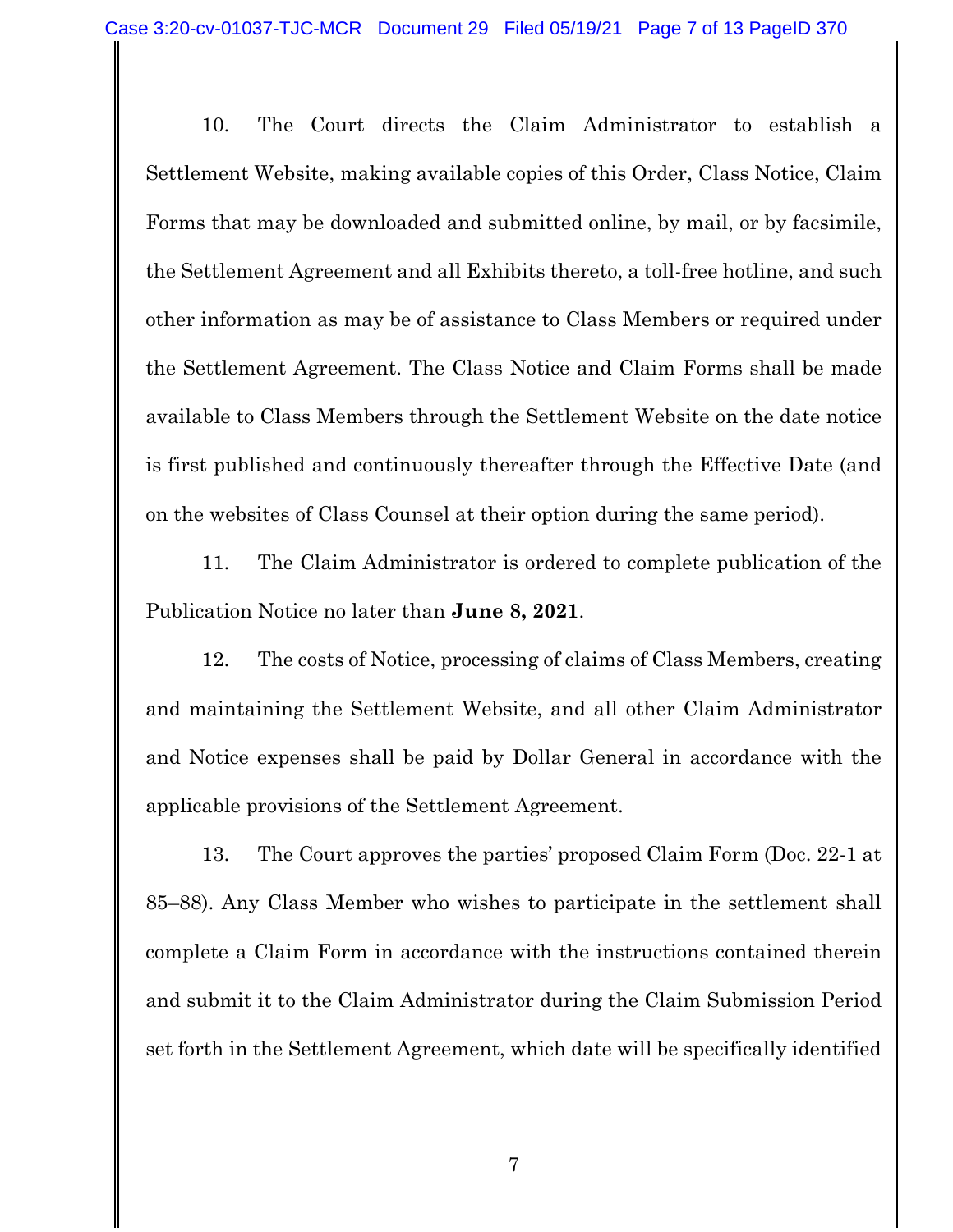in the Claim Form. Such deadline may be further extended without notice to the Class by written agreement of the parties and approval of the Court.

14. The Claim Administrator shall have the authority to accept or reject claims in accordance with the Settlement Agreement, including the Claims Administration Protocols, which is Exhibit A to the Settlement Agreement (Doc. 22-1 at 50–56).

15. Any Class Member may enter an appearance in the Action, at his or her own expense, individually or through counsel who is qualified to appear in the jurisdiction. All Class Members who do not enter an appearance will be represented by Class Counsel.

16. All Class Members who do not timely opt out from the Class shall be bound by all determinations and judgments in the Action concerning the settlement, whether favorable or unfavorable to the Class.

17. Any person or entity falling within the definition of the Class may, upon his, her, or its request, opt out from the Class. Any such person or entity must submit a request for exclusion to the Claim Administrator, postmarked or delivered no later than **October 11, 2021**, and that deadline will be specifically identified in the Publication Notice and Class Notice, and in accordance with the procedures set forth in the Settlement Agreement. Requests for exclusion purportedly filed on behalf of groups of persons/or entities are prohibited and will be deemed to be void.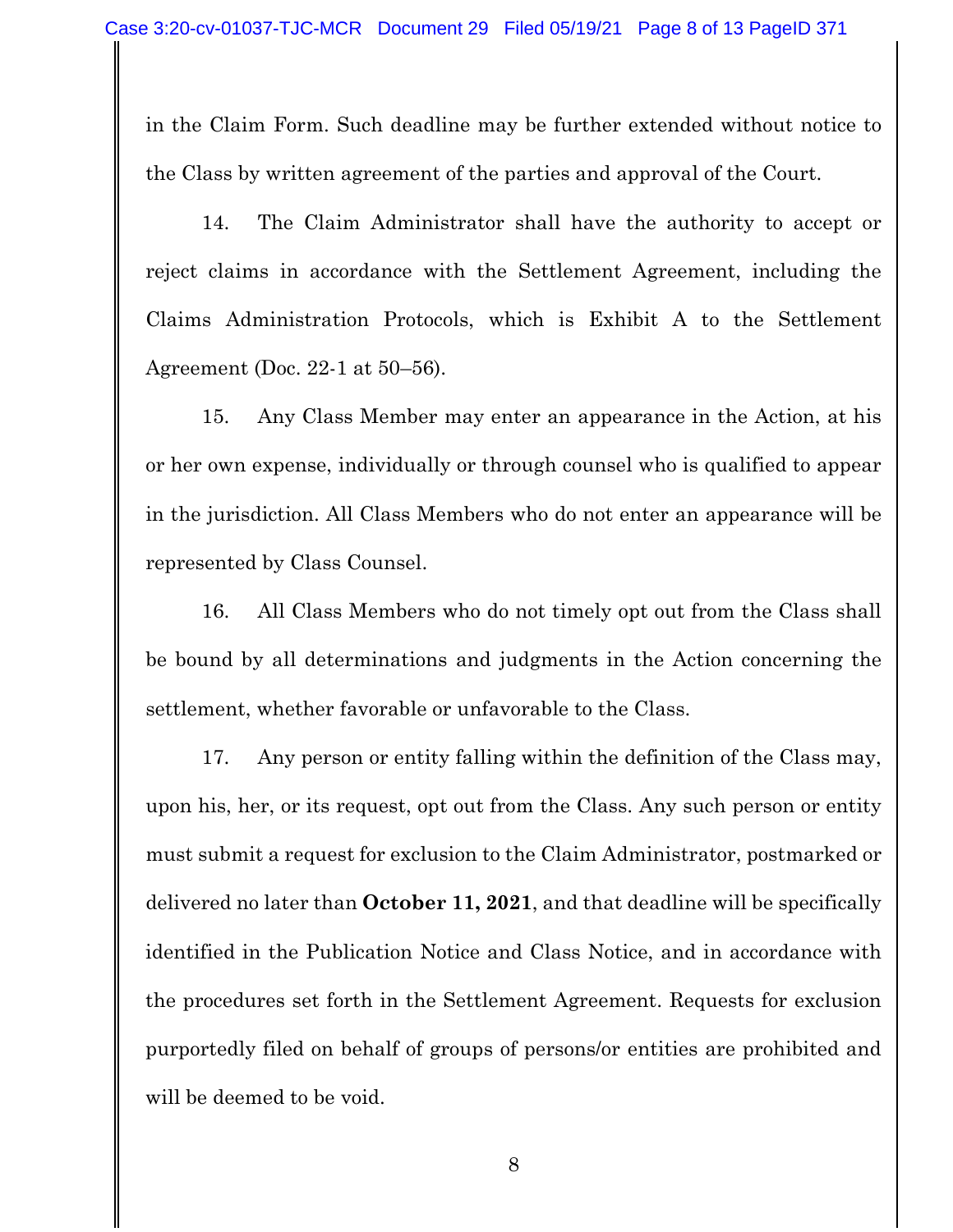18. Any Class Member who does not send a signed request for exclusion postmarked or delivered on or before the time period described above will be deemed to be a Class Member for all purposes and will be bound by all judgments and further orders of this Court related to the settlement of this Action and by the terms of the settlement, if finally approved by the Court. The written request for exclusion must include the Class Member's full name, current address, and telephone number; a statement saying that the Class member wants to be excluded from the Class; the case name and case number (Levy v. Dolgencorp, No. 3:20cv1037); and the Class Member's signature. All persons or entities who submit valid and timely requests for exclusion in the manner set forth in the Settlement Agreement shall have no rights under the Settlement Agreement and shall not be bound by the Settlement Agreement or the Final Settlement Order and Judgment.

19. A list reflecting all requests for exclusion shall be filed with the Court by Class Counsel at or before the Final Approval Hearing.

20. Any Class Member wishing to object to or oppose the approval of this Settlement, the motion for the Class Representative Service Award to Plaintiff and/or the Fee Award shall file with the Court a written objection no later than **October 11, 2021**. The objecting Class Member must send a copy of the written objection and supporting documents to the counsel listed below: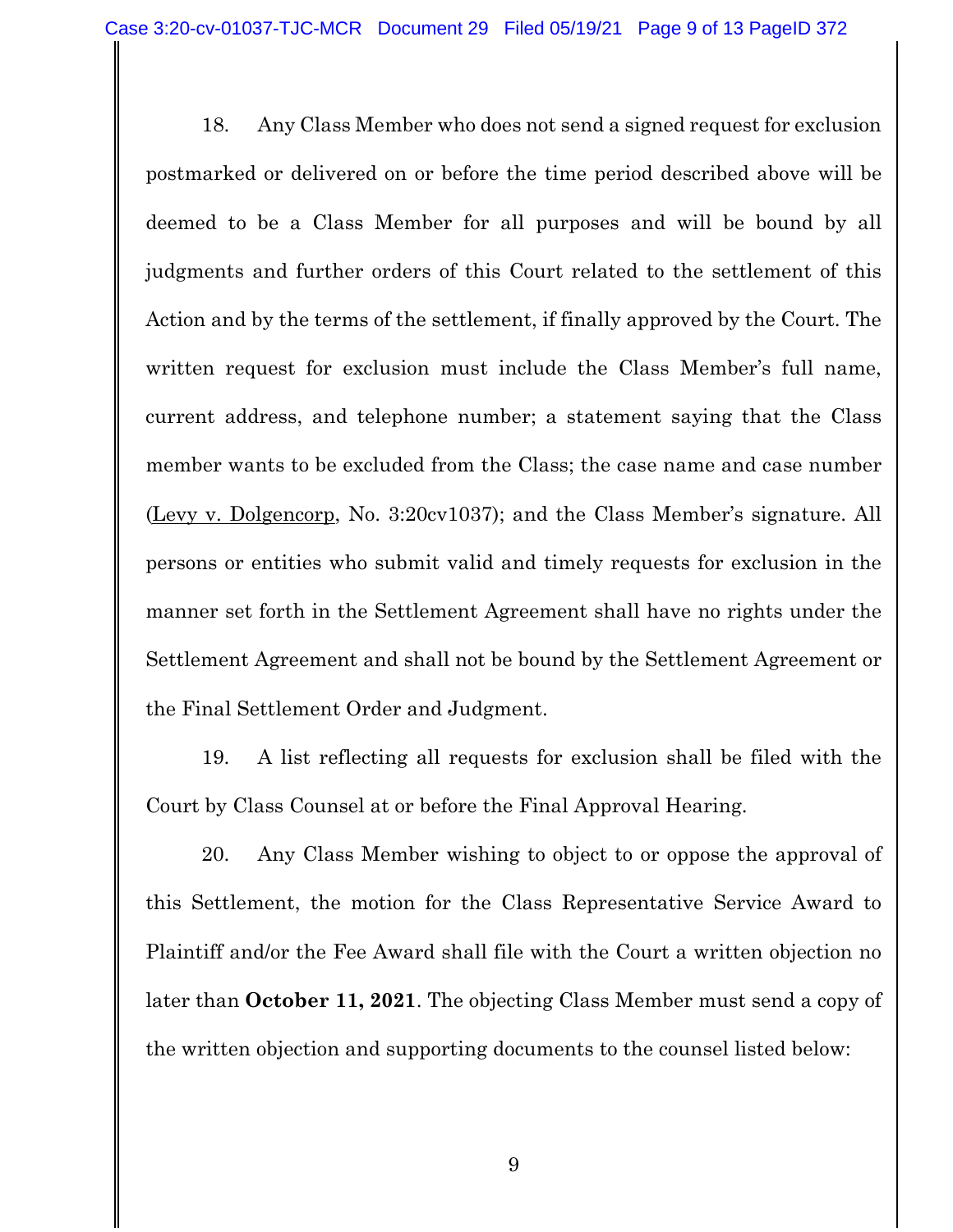| Scott Edelsberg              | Dollar General           |
|------------------------------|--------------------------|
| Edelsberg Law                | c/o McGuireWoods LLP     |
| 20900 NE 30th Ave, Suite 417 | Gateway Plaza            |
| Aventura, FL 33180           | 800 East Canal Street    |
| scott@edelsberglaw.com       | Richmond, VA 23219       |
|                              | Attn: R. Trent Taylor    |
|                              | rtaylor@mcguirewoods.com |

The objection must contain:

- A. The objecting Class Member's full name, current address, email address (if available), and telephone number;
- B. If represented by an attorney with respect to the objection, his or her name, address, email address, bar number, telephone number, and signature;
- C. A written statement containing the factual and legal grounds for the Objection(s);
- D. A statement of the objector's membership in the Class, including all information required by the Claim Form, made under penalty of perjury;
- E. The objector's signature or the signature of a legally-authorized representative;
- F. The case name and case number; and
- G. A statement indicating whether or not the objector intends to speak at the Final Approval Hearing. If the objector or his or her attorney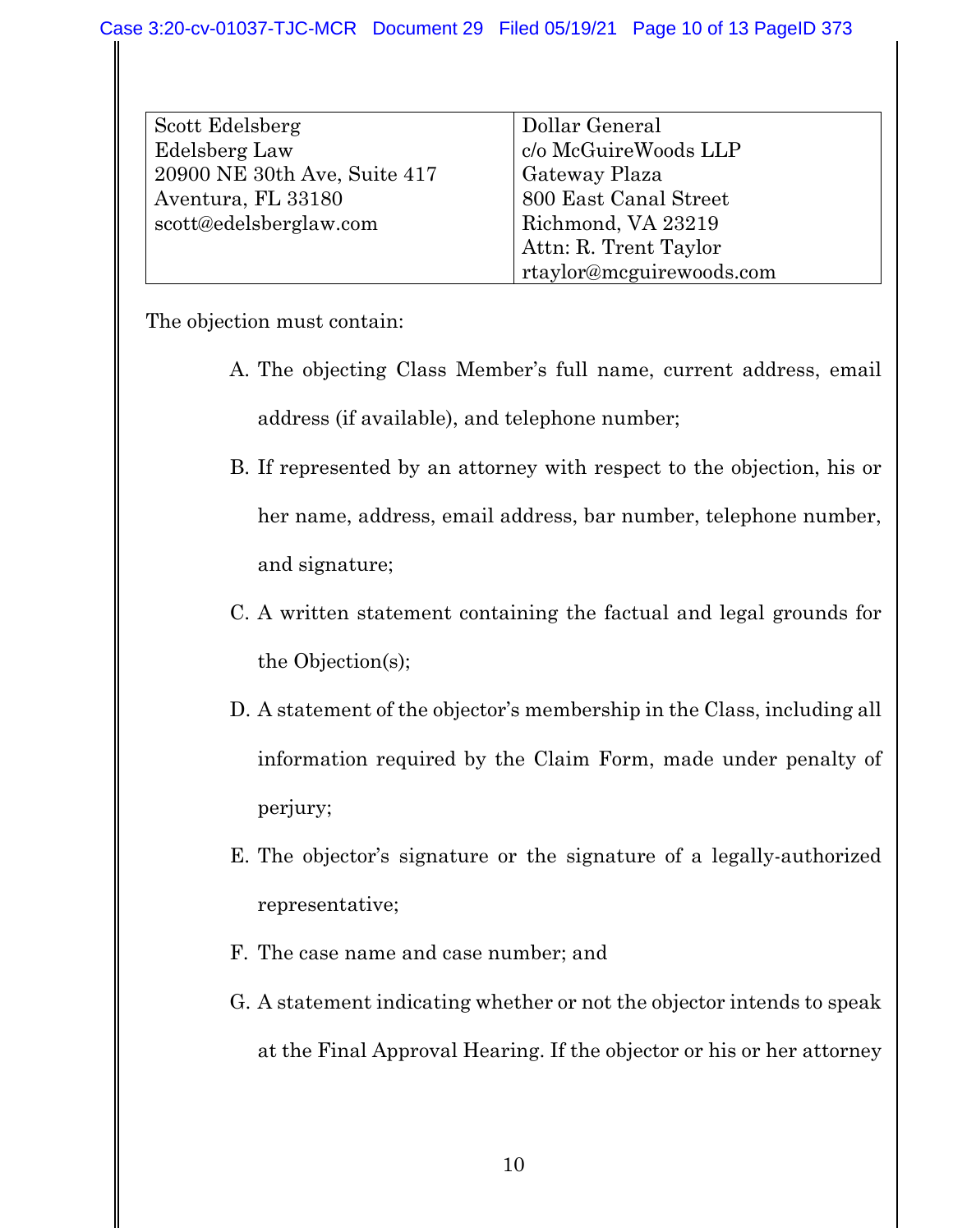wants to appear and speak at the Final Approval Hearing, the Objection must also contain:

- i. A detailed description of any and all evidence the objector may offer at the Final Approval Hearing, including photocopies of exhibits which the objector may introduce; and
- ii. The names and addresses of any witnesses expected to testify at the Final Approval Hearing.

Any Class Member who fails to timely file and serve a written Objection containing all of the information listed in  $(A)$  through  $(G)(ii)$  of the previous paragraph shall not be permitted to object to the Settlement and shall be foreclosed from seeking any review of the Settlement or the terms of the Agreement by any means, including but not limited to an appeal.

21. If any Objection is received by the Claim Administrator, but not filed with the Court, the Claim Administrator shall forward the Objection and all supporting documentation to Class Counsel, Defendants' Counsel, and the Court.

22. A Class Member who objects to the settlement may also submit a Claim Form on or before the **August 27, 2021** claim forms deadline which shall be processed in the same way as all other Claim Forms. A Class Member shall not be entitled to an extension to the deadline to submit a Claim Form merely because the Class Member has also submitted an objection.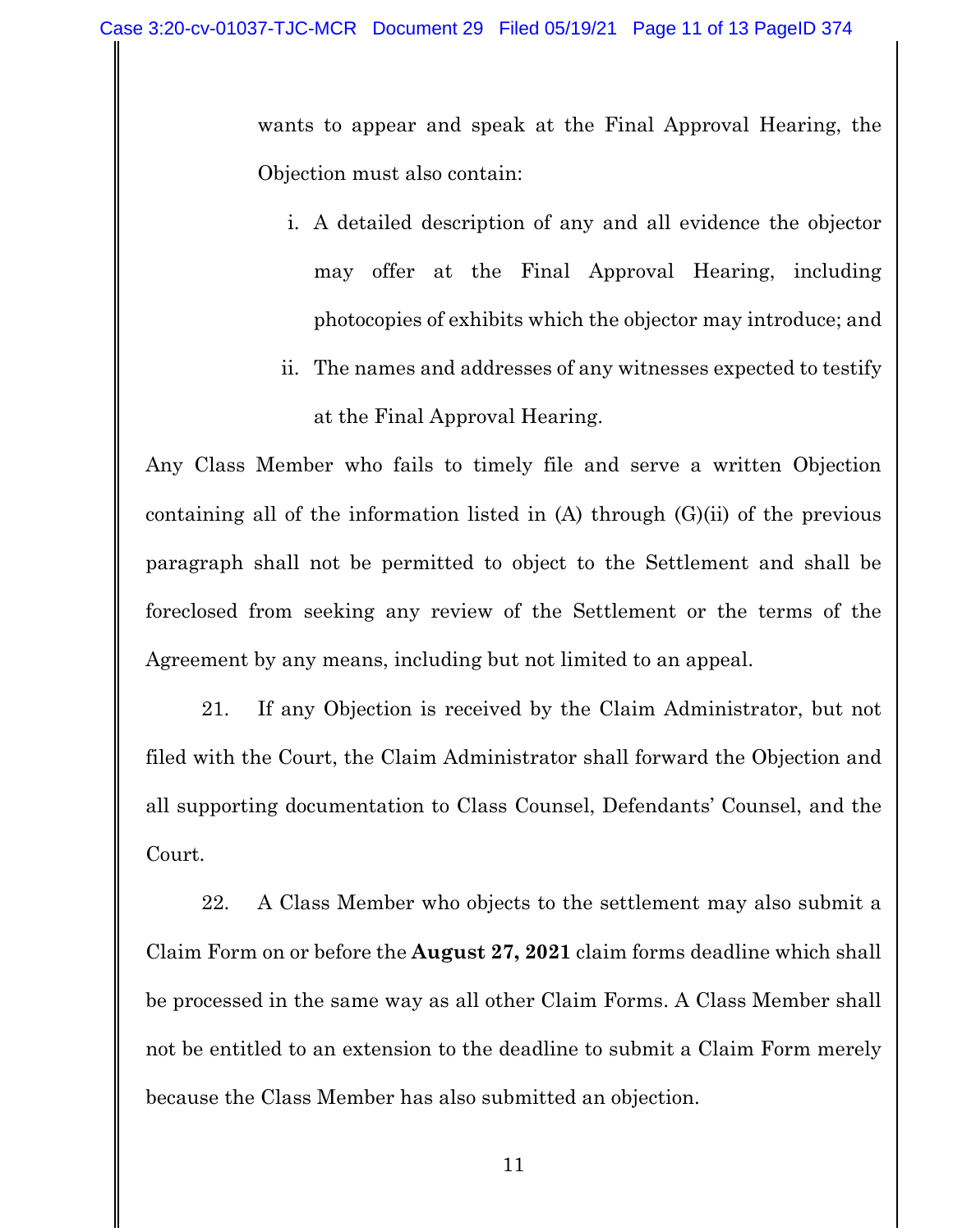23. Class Counsel will file with the Court its motion for the requested Class Representative Service Awards for Plaintiff and an application for a Fee Award no later than **September 20, 2021**. Class Counsel will file with the Court its Motion for Final Approval of the Settlement no later than **October 19, 2021**.

24. Class Counsel and/or Defendants have the right, but not the obligation, to respond to any Objection no later than **October 19, 2021**. The party so responding shall file a copy of the response with the Court, and shall serve a copy, by regular mail, hand or overnight delivery, to the objecting member of the Class or to the individually-hired attorney for the objecting member of the Settlement Class; to Class Counsel; and to Defendants' Counsel.

25. Pertinent dates and deadlines imposed by this Order are summarized in the table below:

| Event/Deadline                                                       | Date                   |
|----------------------------------------------------------------------|------------------------|
|                                                                      |                        |
| Deadline for case website and toll-free hotline                      | June 8, 2021           |
| to go live                                                           |                        |
| Deadline to commence notice program                                  | June 8, 2021           |
|                                                                      |                        |
| Deadline for Claim Forms to be postmarked or                         | <b>August 27, 2021</b> |
| submitted online                                                     |                        |
| Deadline for Class Counsel to file a Motion                          | September 20, 2021     |
| seeking a Fee Award                                                  |                        |
| Deadline for Requests for Exclusion to be October 11, 2021           |                        |
| postmarked                                                           |                        |
| Deadline for Objections to be filed with the <b>October 11, 2021</b> |                        |
| Court and served upon Class Counsel and                              |                        |
| Defendants' Counsel                                                  |                        |